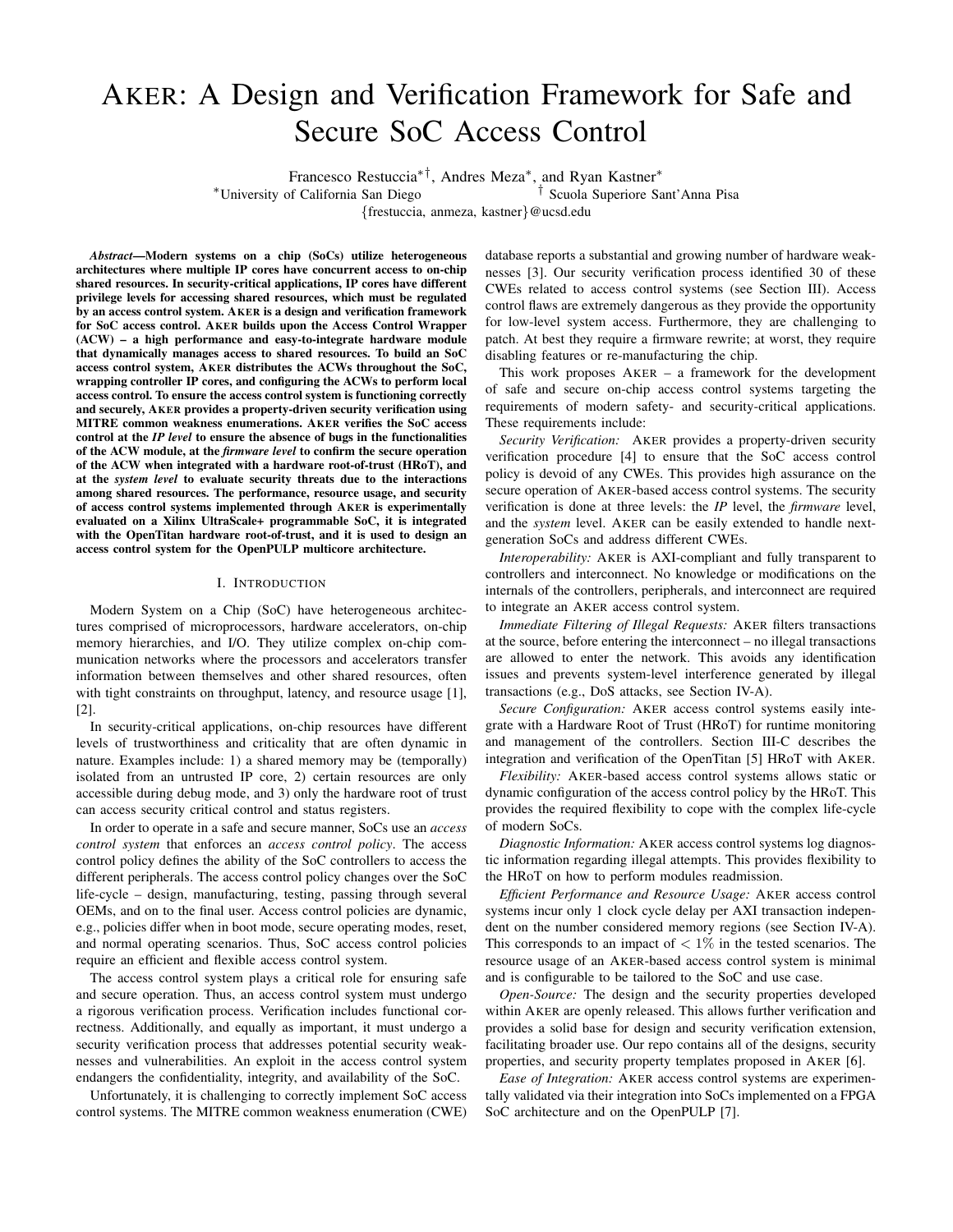# II. SOC ACCESS CONTROL

An SoC architecture consists of a set of controller devices accessing a set of peripherals devices.<sup>1</sup> Different processors, accelerators, and other IP cores can be assigned as a controller. This allows them to autonomously and concurrently communicate with shared peripheral resources available on the SoC, e.g., a DRAM memory controller, onchip memories, ROM, IP core control and status registers (CSRs), and GPIOs. On-chip data transfers use a communication protocols like the AMBA AXI [8] or TileLink [9], which employ a flexible, asymmetric, synchronous interface targeting high performance and low latency communications. A key aspect of any SoC access control system is arbitrating accesses to on-chip resources. High-speed onchip communications protocols use memory mapped addressing to allow controllers to specify the resources they wish to access. An access control policy specifies whether a data request is allowable at that given time. It is important that the access control system exactly implements the access control policy while having a minimal impact on performance and area.

#### *A. SoC Interconnect Architectures*

Figure 1 shows an SoC interconnect architecture with N controllers  $C(C_1, \ldots, C_N)$  each with a manager (M) interface, L peripherals  $P(P_1, \ldots, P_L)$  with a subordinate (S) interface, and an interconnect  $I_{\text{AXI}}$  connecting them. We adopt AMBA AXI standard due to its widespread usage. Our techniques are applicable to other on-chip communication protocols with minimal modifications. AXI defines an asymmetric communication interface comprised of five independent channels: address read (AR), address write (AW), data read (R), data write (W), and write response (B).  $I_{AXI}$  arbitrates the access of  $C$ modules to the shared P modules.



Fig. 1: An SoC on-chip interconnect architecture composed of N controller modules  $(C)$  connected to  $L$  peripheral modules  $(P)$ .

A controller  $C_i$  can initiate a transaction to a shared peripheral  $P_i$ issuing an *address request* through its AXI M interface. The address requests is routed to the peripheral  $P_i$  by the AXI interconnect.  $P_i$ is accessible by  $C_i$  through a unique set of contiguous addresses, also called *peripheral address region*.  $P_i$  serves the received requests providing the required data (read request) or accepting the write data and replying with a write response (write request).

# *B. Threat Model*

The threat model consists of one or more controllers that are malicious or misprogrammed and attempt to perform transactions that violate the SoC access control policy. Security threats are related to integrity (e.g., untrusted controller modifies a peripheral's control and status register), confidentiality (e.g., secret key leakage), and

<sup>1</sup>We adopt the terminology controller/peripheral to describe system-level interactions between IP cores. We use M (manager) and S (subordinate) when specifically referring to the AXI protocol.

availability (e.g., a denial-of-service attack). Many of the MITRE hardware CWEs [3] relate to access control. We assume the attacker has full knowledge of these types of weaknesses. Often, weaknesses are not caught due to a superficial *security verification* of the access control system. We articulate specific vulnerabilities that we consider as formal properties as part of the AKER Security Verification process (see Section III). These properties are then verified using a propertydriven hardware security methodology [4].

We assume that an access control policy specifies allowable transactions between on-chip controller resources and shared peripheral resources. The policy describes the allowable read and write requests between resources using a set of address ranges. A range is a contiguous address space encoded as the base address and the range size. Additionally, we assume the functionalities of  $P$ , the routing functionalities of  $I_{AXI}$ , and the Trusted Entity functionalities are trustworthy and implemented correctly.

# *C. On-chip Access Control Systems*

This section discusses options for the implementing on-chip access control system. The primary options include access control monitoring in the interconnect, at the peripherals, in a centralized location, or at the controller (AKER's solution).

*1) Access Control using AXI Interconnect:* The access control policy is enforced within the crossbar interconnect by implementing only the selected physical connections between controllers and peripherals according to the privacy and integrity requirements [10]. The AXI interconnect is statically configured only with physical connections between a controller and peripheral that are allowed by the policy.

Limitations: Hard-coding the access control system does not allow for dynamic updates to the access control policy. Therefore, this approach is not a viable option for modern SoCs having complex lifecycles. Moreover, the definition of the access control policy can be limited to simplified and unrealistic scenarios for several applications (see Section IV-A).

*2) Access Control in Peripherals:* Each peripheral P includes additional logic that analyzes each request and decides whether to serve it depending on the access control policy [11], [12]. This methodology implicitly assumes that each request is somehow securely marked with the information regarding the identity of the issuing controller. Typically, access control policies enforced in peripherals are configurable, providing some flexibility to handle dynamic policies.

Limitations: The AXI standard does not define any information about the source controller. A common workaround uses the AXI ID signals for identification [13]. However, the AXI IDs are intended to denote parallel execution of threads. An AXI controller is allowed to issue address requests using multiple ID values. Thus, IDs are not suitable for access control. Additionally, AXI does not address the integrity of the ID(s), which allows ID manipulation during request propagation and adds uncertainty about the provenance of the request [8]. Another consideration is that any illegal requests received by a peripheral must be terminated with an AXI-compliant error to avoid network locks. This causes unwanted interference with the execution of legal transactions (see Section IV-A). Such solutions can also pose strong limitations in the definition of realistic access control policies (see Section IV-A).

*3) Centralized Policy Engine:* Another option is a centralized security policy engine [14], [15]. The central security policy engine is responsible for authenticating any memory transaction.

Limitations: All decisions are made by the central security engine, which requires communication between the wrapper and the security engine on each transaction. This communication can impact the performance of the system and create bottleneck at the central security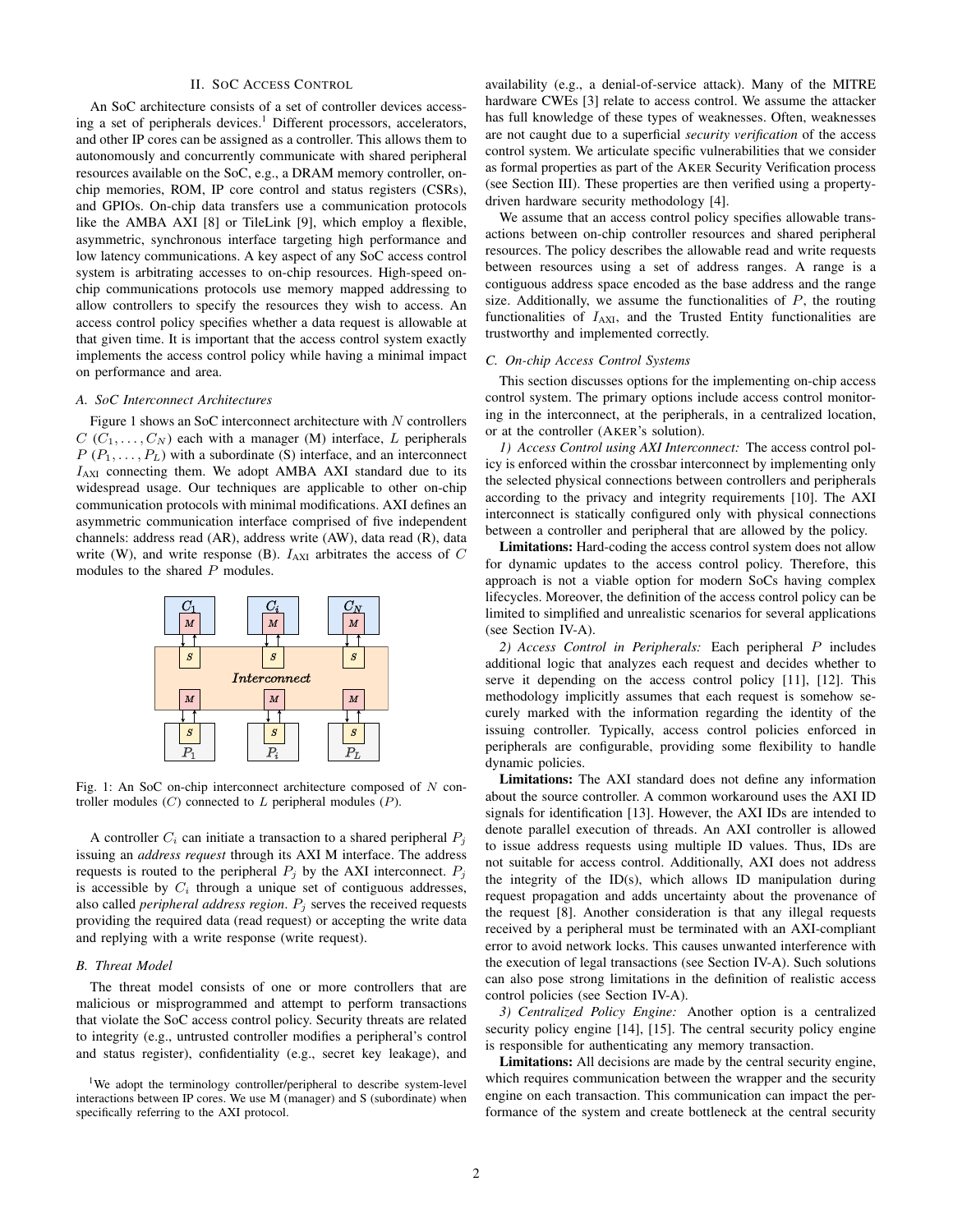engine. Thus, such solutions are not suitable for high-performance or latency-critical systems.

#### III. AKER

AKER is a design and verification framework for developing SoC access control systems, aimed at meeting the performance, security, and flexibility requirements of modern safety- and security-critical applications. AKER builds upon the Access Control Wrapper (ACW) – a high-performance, programmable module that supervises the behaviour of memory transactions from a controller. AKER includes property-driven security verification [4] at the IP level, firmware level, and system level. AKER uses CWEs to identify potential weaknesses, develop property templates to aid in the property generation process, and use information flow tracking hardware verification tools to validate complex behaviors related to confidentiality and integrity of the SoC access control system.

#### *A. The Access Control Wrapper*

The Access Control Wrapper (ACW) is a configurable access control module designed to monitor an AXI-compliant controller. The ACW exports an AXI M interface, an AXI-lite S configuration interface, and an output interrupt line. An ACW can be used on any SoC controller resource whose memory accesses require arbitration for safety or security reasons; each untrusted controller  $C_i$  is wrapped by an ACW module  $ACW_i$ . Figure 2 provides an example of an AKER-based access control system. The M interface of  $ACW_i$  is connected to the AXI interconnect (in place of the M interface of  $C_i$ ), while the S interface and the interrupt line are connected to a Trusted Entity  $(TE)$  (i.e., a HRoT, see Section III-B).



Fig. 2: Extended AXI multi-controller, multi-peripheral architecture incorporating an AKER-based access control system. The Trusted Entity  $TE$  manages the ACW modules. Only legal requests are transmitted to the AXI interconnect, i.e., the peripherals receive only legal AXI transactions.

 $ACW_i$  holds a local access control policy  $LACP_i$ , configured and maintained by  $TE$ .  $LACP_i$  describes the address *regions* legally accessible by  $C_i$ , defining  $n_r$  regions for read operations and  $n_w$ regions for write operation. Each memory request issued by  $C_i$ is checked against the configuration of  $LACP_i$ ; if the request is fully contained in at least one of the  $LACP_i$ 's address regions, the request is considered *legal* by  $ACW_i$  and allowed to propagate to the AXI interconnect.  $n_r$  and  $n_w$  impact the resource consumption of the ACW module – the ACW design allows to easily customize such values according to the SoC requirements. To minimize the latency, the address regions are checked in parallel. Thus, the latency introduced by the ACW is constant and independent of  $n_r$  and  $n_w$ .

The  $ACW_i$  has three operating modes:

*1) Reset Mode:* the initial state of  $ACW_i$ . It is awaiting configuration with a valid  $LACP_i$ . Any request issued by  $C_i$  is blocked and does not propagate to the interconnect. Once  $LACP_i$  is configured, ACW<sup>i</sup> moves to *Supervising Mode*.

*2) Supervising Mode:* the normal operating mode of the ACWi. Each address request issued by  $C_i$  is compared against the stored  $LACP_i$ . Legal requests are propagated to the AXI interconnect; illegal requests are denied and never reach the AXI interconnect. An illegal request moves  $ACW_i$  into *Decouple Mode*.

 $3)$  *Decouple Mode:* an illegal request has occurred.  $ACW_i$  saves diagnostic information about the illegal request into its internal anomalies registers.  $ACW_i$  raises an interrupt to notify the TE of the illegal access attempt. Any further request from  $C_i$  is blocked and the  $ACW_i$  waits on the TE for readmission. Decoupling  $C_i$ after an illegal attempt ensures that  $TE$  can take appropriate actions on  $C_i$  before the safe readmission of the module in the system.

*Readmission Policy:* The TE can analyze the diagnostic information internal to  $ACW_i$  and perform recovery operations on  $C_i$ before switching back to *Supervising Mode* and thereby readmitting  $C_i$  to communicate to the SoC. Examples of recovery operations are resetting, reconfiguring, or even reprogramming  $C_i$ . In the most extreme scenario, if the  $TE$  decides that the illegal request is the result of a permanent fault, it can keep the  $ACW_i$  in *Decouple Mode*, thus permanently disconnecting  $C_i$  from the system.



Fig. 3:  $ACW_i$  architecture:  $C_i$  is the controller module using an AXI M interface. Regs are the configuration registers holding  $LACP_i$ . The AXI S interface is connected to the HRoT.

Figure 3 shows a representation of the internals of the  $ACW_i$ . The following discusses how  $ACW_i$  behaves on read and write transactions. ACW is compatible with any AXI-compliant request. When  $C_i$  issues a read request AR through its M interface,  $ACW_i$ has the following behaviors:

- Address Check: Check  $AR$  against  $LACP_i$  by comparing the address of AR against each of the allowable read regions.
- Legal Request: If  $AR$  is fully included in at least one of the allowed read regions of  $LACP_i$ , propagate  $AR$  to the AXI interconnect.
- Illegal Request: If  $AR$  is not fully included in any of the read regions described in  $LACP_i$ ,  $AR$  is not propagated to the AXI interconnect.  $ACW_i$  saves internally information regarding the illegal request AR.  $ACW_i$  sends an AXI-compliant error to  $C_i$ , notifies TE, and switches into *Decouple Mode*.
- Outstanding Transactions: Any legal outstanding transaction initiated before an illegal transaction is completed normally.

When  $C_i$  issues a write request AW,  $ACW_i$  behaves in a similar manner as a read request using  $AW$  instead of  $AR$  and comparing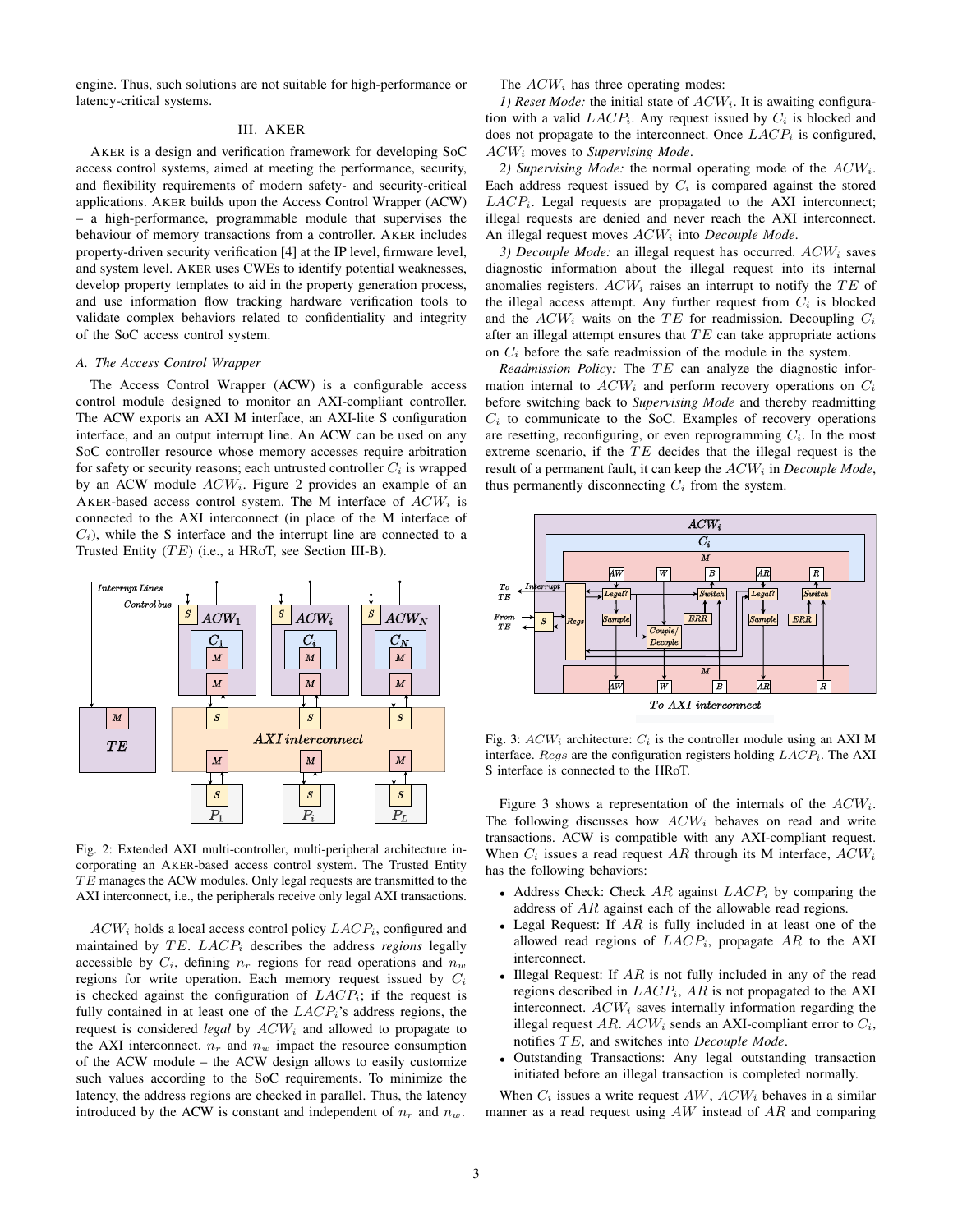the address request with the write regions of  $LACP_i$ , instead of the read regions. Additionally, since AXI transactions cannot be aborted,  $C_i$  expects to provide the write data after it issues the illegal request.  $ACW_i$  waits to sample all the data words corresponding to  $AW$ provided by  $C_i$ , discards them, and replies  $C_i$  with an AXI-compliant error.

## *B. IP-level Security Verification*

Security verification is crucial in scenarios where the design serves a security-critical role such as implementing an access control system. AKER uses a six-step security verification process following a property-driven hardware security methodology [4]. The security verification process describes the threat model, identifies security assets, articulates potential weaknesses, defines security requirements, specifies security properties, and verifies the security properties.

To drive our discussion, we first consider the IP-level verification of the ACW, which consists of three entities: a single controller  $C$ , a single ACW which wraps  $C$ , and a single peripheral  $P$ . We assume that the ACW's local access control policy  $LACP$ is statically configured in RTL. In later sections, we apply the same verification process to implement different SoC access control systems. Section III-C performs firmware-level security verification adding a hardware root-of-trust to configure the ACW. Section III-D describes system-level security verification that ensures that multiple ACWs adhere to a global access control policy.

*1) Create Threat Model:* The first step in the security verification process develops the threat model. It is crucial to articulate the relevant security concerns. Hardware threats are vast and must be assessed based upon the usage of the hardware under design. We consider an integrity scenario where  $C$  is untrusted and the ACW and  $P$  are trusted. Therefore, the threat model considers  $C$ 's ability to communicate with  $P$  via the ACW in a manner which does not adhere to the statically-configured LACP. Threats related to confidentiality are similarly possible given that confidentiality is a dual to integrity [16].

*2) Identify Assets:* The second step identifies the assets (i.e., design signals) that will be secured via the remainder of the verification process. Each asset will eventually have at least one associated security requirement/property that will be used to verify its security.

Given our design and threat model, the assets we identify are the design signals that make up the five AXI channels which connect the ACW to  $C$  and  $P$ , and the design signals that make up the configuration and anomaly registers. In later sections, we will refer to these assets as the M AXI group and config/control group, respectively, due to the similarity in their security requirements.

*3) Identify Potential Weaknesses:* The third step determines potential weaknesses, which are defined as any mechanism that could introduce a security vulnerability relevant to the threat model and identified assets. Identifying these weaknesses is often challenging and time-consuming since it requires designers to understand the design's specification, the design's implementation, the subtleties in the correlation between these two, and which parts of the design are most relevant to the threat model. In an effort to increase the chance of identifying security critical weaknesses, we use the threat model and design to find relevant CWEs from MITRE's extensive database following to the CWE-IFT methodology [17].

We identified 17 CWEs relevant to the IP-level verification that are divided into two groups. The first group relates to M AXI and includes the read and write access points available to  $C$ , i.e., the five M AXI channels. The second group includes the configuration registers which store the ACW's LACP, the anomaly registers which store illegal request metadata, and the control logic which checks the legality of and samples or blocks C's transactions.

# Relevant CWEs: 1220, 1221, 1244, 1258, 1259, 1264, 1266, 1267, 1268, 1269, 1270, 1271, 1272, 1274, 1280, 1282, 1326

*4) Define security requirements:* The fourth step in the process defines plain-language security requirements for the identified weaknesses. Once a mechanism is identified as a potential weakness, designers can articulate a security requirement which addresses how that mechanism could fail as determined from the relevant CWEs and an analysis of the design.

For the M AXI group of weaknesses (i.e., the AXI channels) identified in Step 2, we develop security requirements addressing the existence and the content of information flows between C, the ACW, and  $P$ . Since the ACW sits between  $C$  and  $P$ , there will always be information flows between  $C$  and the ACW and the ACW and  $P$ . However, the source of these flows dictates their allowable behaviors. Information flows in which the source is  $C$  and the destination is  $P$ (or vice versa) should only occur when the ACW is in *Supervising Mode* and a legal transaction is issued. In all other instances, the only information flows that should occur are those in which the source is the ACW, the destination is either  $C$  or  $P$ , and the content of the flow does not deviate from the default AXI values we have selected.

Requirement 1: C cannot receive/send data from/to P which originates while the ACW is in reset mode.

For the config/control group of weaknesses identified in Step 2, we develop security requirements involving the content of registers and signals. Many of the listed CWEs (e.g., 1258, 1266, 1269, and 1271) [3] focus on the failure to properly initialize, set, and clear the contents of security-critical registers/signals, especially on transitions between system states/modes. Considering this, the config/control group of requirements dictate what content is appropriate for registers/signals given the ACW's current mode of operation.

Requirement 2: The configuration/anomaly registers are cleared and set to their default values while the ACW is actively being reset.

*5) Specify Security Properties:* The fifth step in the process specifies a security property template for each of the security requirements. In order to verify a security requirement, it must be manually converted into a formally specified security property which uses explicit values, design signals, and operators to form an evaluable expression. Rather than specifying nearly identical security properties for each design signal that should adhere to a given security requirement, AKER provides a property generation framework which automatically generates these specific properties given a single security property template with placeholder signals and a list of target design signals.

For the security requirements relevant to the M AXI group (Requirement 1), the security property templates we specify are primarily information flow tracking  $IFT$  properties. IFT properties enable us to tag information from a particular source signal and track it as it flows through our system [18]. For example, the send aspect of the security requirement from Requirement 1 is formalized below using the following template which fails if any information originating from  $C$  during active reset flows to  $P$ .

| 'signal_from_C' | //source                                   |
|-----------------|--------------------------------------------|
|                 | when (ARESETN == $0$ ) //tagging condition |
| $=$ / $=$ >     | //no-flow operator                         |
| 'signal_to_P'   | //destination                              |

Note that the property involves the no-flow operator  $(=\rangle =$ ). Hardware information flow properties are a type of hyperproperty [19]. Hyperproperties require specialized verification tools [20]. IFT properties are more challenging to verify than trace properties.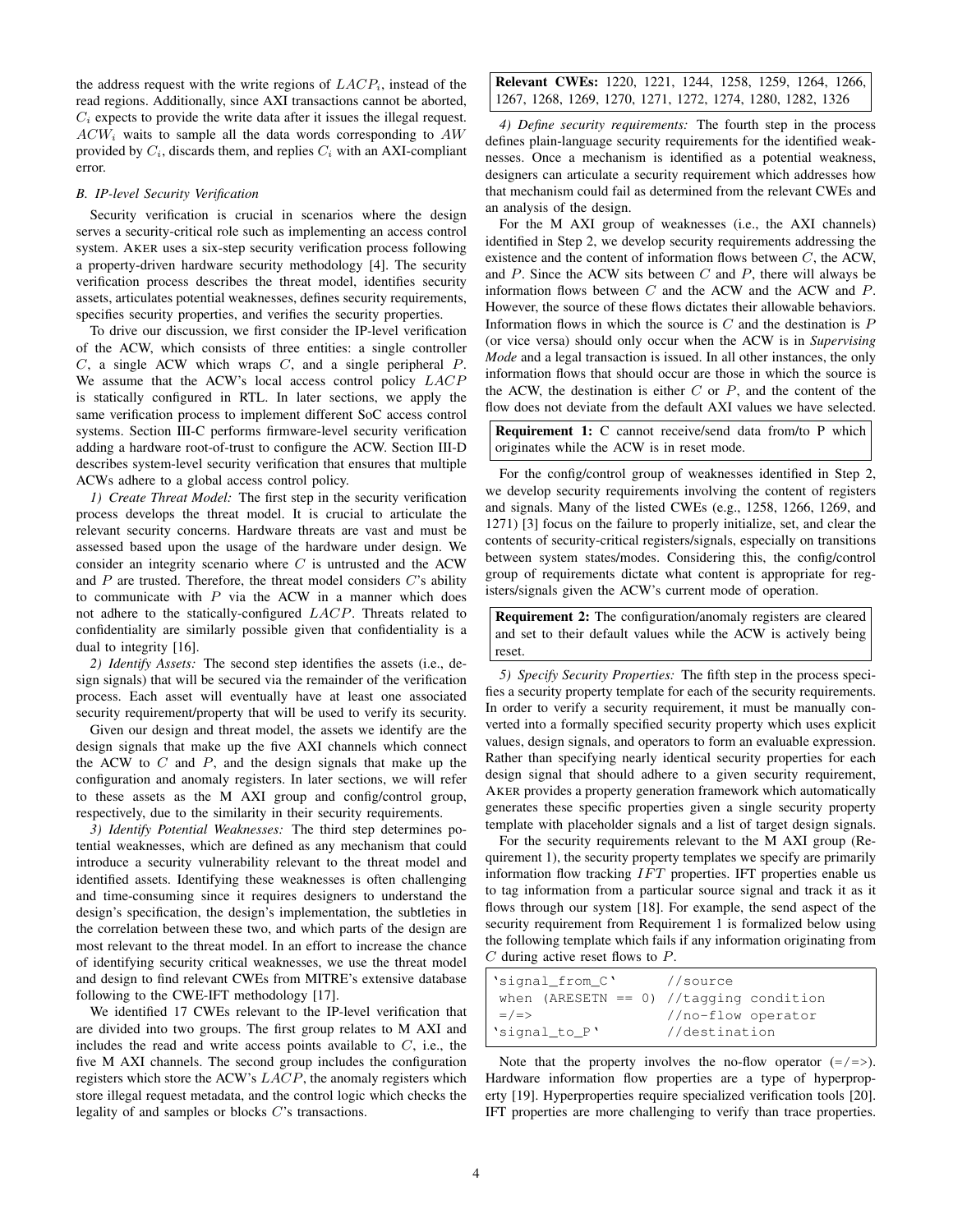Trace properties are stated over a set of traces, and are commonly used in functional verification. Hyperproperties are stated over sets of traces and are useful for proving noninterference – a crucial aspect of information flow analysis.

For the security requirements relevant to the config/control group (Requirement 2), the security property templates are primarily trace properties which specify what the value of a specific signal/register should be under various conditions. For example, the security requirement is formalized using the following template which fails if the configuration/anomaly registers do not contain their default values after being reset.

| 'req' == 'dflt val' |                                                     |  |
|---------------------|-----------------------------------------------------|--|
| unless              |                                                     |  |
|                     | $(ARESETN := 0 & 0 & 0.200 - w/r_state' := 2' b00)$ |  |

In total, we develop eighteen security property templates for verifying the security of the ACW, which are expanded to hundreds of individual properties in Step 6. Eleven of these templates are related to information flow and seven templates relate to trace properties.

*6) Verify Security Properties:* The final step generates specific security properties and then verifies them via simulation. The eighteen security property templates created in Step 4 and the assets identified in Step 5 are used to automatically generate 316 security properties which are broken down into 164 information flow properties and 152 trace properties. The verification setup for these properties includes a configurable AXI DMA module acting as controller C.  $C$  is wrapped with an ACW. A top testbench module mimics the behavior of the peripheral P. The testbench iterates through resets and configurations of the ACW and the DMA with the goal of switching the ACW between operative modes to provide adequate coverage of the necessary conditions for all of the security properties.

Tortuga Logic Radix-S is used for security verification. Each property is written as an assertion using the Tortuga Logic Sentinel security language. Radix-S generates a security model from the security rules and a simple test design. When simulated, this security model will report how many times each individual property assertion fails along with the time at which each failure occurs.

## *C. Firmware-level Security Verification*

One of the key features of AKER access control systems is the simple and fast setup of the local access control policy of the ACWs. This can be setup once in static configuration (e.g., at boot time) or managed at runtime by a  $TE$ . This operation is critical. Thus, the interactions between the ACWs and the  $TE$  must be securely validated. To perform firmware verification, we integrate AKER with the OpenTitan [5] HRoT acting as the  $TE$ . The security verification proposed in this section focuses on firmware-level security verification of AKER, i.e., securely validating the interaction of the  $TE$  and the ACW. It is worth mentioning that AKER can be easily integrated with other  $TE$ , such as other HRoTs, trusted processors, etc.

We use the same process introduced in Section III-B to validate the firmware-level security of the interactions between the ACW and the  $TE$ . There are four entities that we are concerned with: a single controller  $C$ , a single ACW which wraps  $C$ , a single peripheral  $P$ , and the trusted entity  $TE$ . Unlike the IP-level verification, the ACW's local access control policy LACP can be configured dynamically at runtime by the  $TE$ .

*1) Create Threat Model:* In this scenario, our threat model assumes that the ACW, the  $TE$ , and  $P$  are trusted,  $C$  is untrusted, and, therefore,  $C$ 's ability to communicate with  $P$  via the ACW in a manner which does not adhere to the dynamically-configured LACP is a threat.

*2) Identify Assets:* In addition to the assets from the IP level, the additional assets we identify are the design signals that make up the five S AXI channels which allow the  $TE$  to configure the ACW, and the design signals for the ACW's read and write channel interrupt lines.

*3) Identify Potential Weaknesses:* We identified seven relevant CWEs which helped to expand the potential weaknesses in the config/control group from Section III-B. The additional potential weaknesses include the configuration ports which enable the  $TE$  to set the ACW's LACP (i.e., the five S AXI channels) and the two interrupt lines which go from the ACW to the  $TE$ . Note that the CWEs and potential weaknesses identified for the IP level are still relevant for this scenario but, since we have already examined those, we only focus on weaknesses related to the interactions between the ACW and the  $TE$  in this section.

# Relevant CWEs: 276, 1191, 1193, 1262, 1283, 1290, 1292

*4) Define security requirements:* For the configuration ports identified in Step 3, we develop security requirements addressing the existence and the content of information flows between the  $TE$  and the ACW's configuration and anomaly registers. Since the  $TE$  is present to configure the ACW's LACP, it should be the source of any information flows which modify the configuration registers. Additionally, since the anomaly registers are populated with illegal transaction metadata by the ACW for the  $TE$ , the  $TE$  should not be able to modify the anomaly registers.

Requirement 3: The configuration/anomaly registers contain the default values until they are modified by the TE (config.) and/or ACW (illegal req. metadata tracking).

For the interrupt lines identified in Step 3, we develop security requirements addressing the value of signals. The ACW should alert the  $TE$  whenever there is an illegal transaction by driving the appropriate interrupt line and otherwise it should not drive the interrupts.

Requirement 4: An interrupt to TE is generated after the ACW detects an illegal request.

*5) Specify Security Properties::* The requirements relevant to the  $TE$  and the configuration/anomaly registers are primarily information flow tracking  $IFT$  properties. For example, the security requirement from Requirement 3 is formalized using the following template which fails if any unauthorized source modifies the configuration regs and anomaly registers after reset.

| 'unauthorized_signal'        | //source         |
|------------------------------|------------------|
| when $('req' == 'dfft val')$ | //tagging cond.  |
| $=$ / $=$ >                  | // $no-flow$ op. |
| 'req'                        | //destination    |
| unless ('req' == 'dflt val') |                  |

For the security requirements relevant to the interrupt lines, the security property templates we specify are trace properties. In particular, Requirement 4 is formalized using the following specification which fails if the interrupt line does contain the appropriate value given the ACW's operative mode.

| 'INTR LINE $W/R' == 1$               |  |
|--------------------------------------|--|
| unless ('acw_w/r_state' != $2'b10$ ) |  |

In total, we develop four security property templates for verifying the security of the firmware-level interactions between the ACW and the  $TE$ . Three of these are information flow properties and one is a trace property. These can all be found in our repository.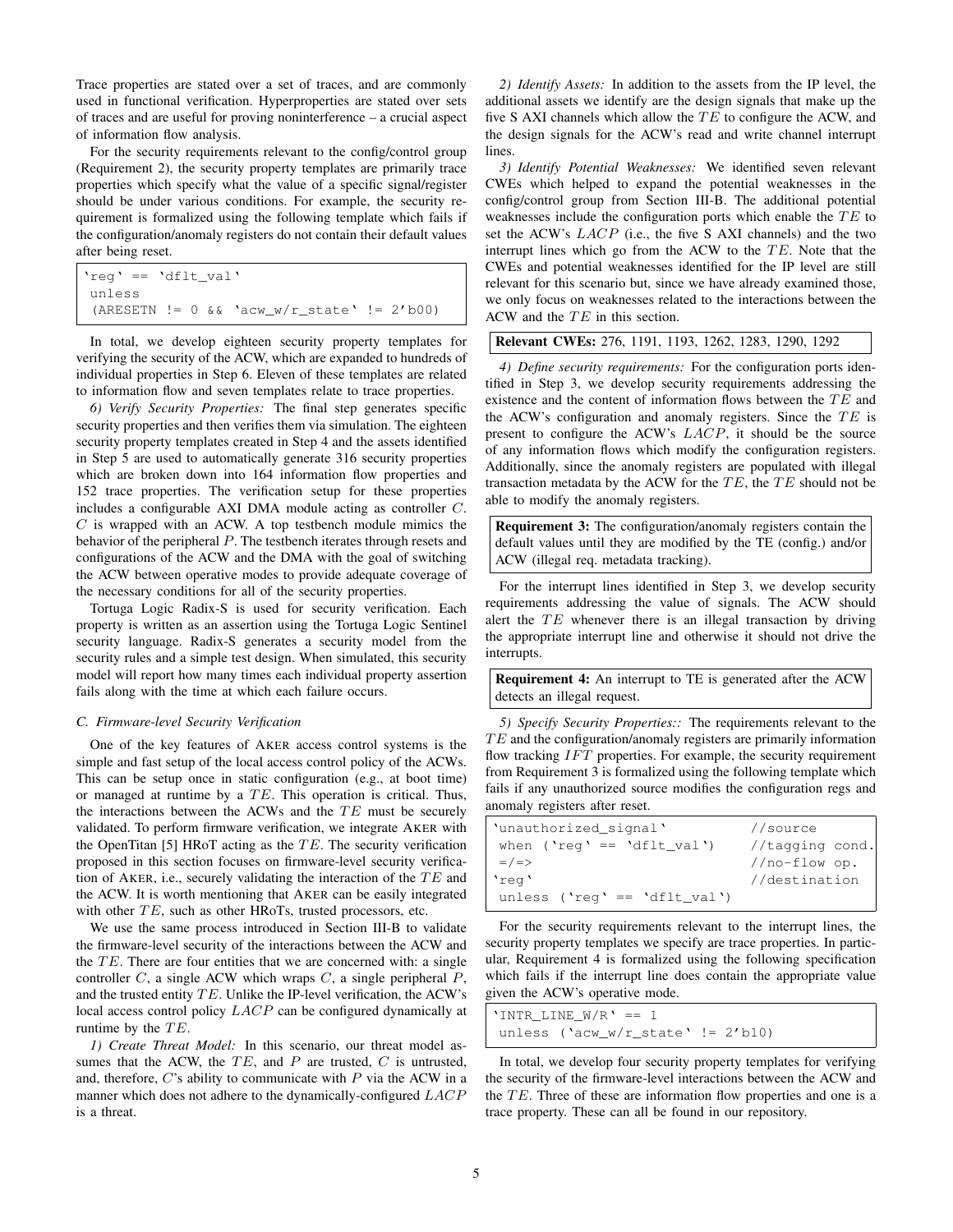*6) Verify Security Properties:* The four security property templates created in Step 5 and the assets identified in Step 2 are used to automatically generate 1,438 security properties which are broken down into 1,436 information flow properties and 2 trace properties. The verification setup for these properties is nearly identical to the IP level setup (Section III-B) except for the presence of the  $TE$  for configuring the ACW.

## *D. System-level security verification*

Having verified the security of the ACW's interactions at the IP level and firmware level, we now use our six-step process to validate the security of the interactions between multiple ACW-wrapped controllers and several shared SoC resources. This scenario concerns eleven entities: two controllers  $C_1$  and  $C_2$ , two ACWs  $ACW_1$ and  $ACW_2$  wrapping  $C_1$  and  $C_2$ , respectively, three peripherals  $P_1 \cdots P_3$ , an interconnect, and the TE. This scenario corresponds to an architecture from Figure 2 when  $N = 2$  and  $L = 3$ . The  $LACP_1$  of  $ACW_1$  states that  $C_1$  can read from all regions of  $R_1$  $= \{P_1, P_2\}$  and write to all regions of  $W_1 = \{P_1\}$ . The  $LACP_2$  of  $ACW_2$  states that  $C_2$  can read from all regions of  $R_2 = \{P_3\}$  and write to all regions of  $W_2 = \{P_2, P_3\}.$ 

*1) Create Threat Model:* In this scenario, our threat model assumes that ACWs,  $Ps$ , and the TE are trusted, and that  $C_1$  and  $C_2$ are untrusted. The threat model focuses on the ability of the generic  $C_i$ 's to communicate with the generic  $P_k$  via the ACW in a manner which does not adhere to the *LACP*.

*2) Identify Assets:* The additional assets we identify as being relevant at this level are all of the design signals within the unauthorized regions for each  $C_i$  and the AXI signals which connect each  $C_i$  to its respective  $ACW_i$ .

*3) Identify Potential Weaknesses:* We identify three additional relevant CWEs which helped to further expand the potential weaknesses from the IP and firmware verification. Since we are validating at the system level, the additional potential weaknesses include the manner in which the  $LACP$  for  $ACW_i$  is set as it relates the generic  $C_i$ sharing resources with the generic  $C_j$ .

```
Relevant CWEs: 441, 1189, 1260
```
*4) Define security requirements:* We develop security requirements addressing the existence and the content of information flows between every pair of  $C_i$  and  $P_k$  in accordance with each  $ACW_i$ 's  $LACP_i$ .  $ACW_1$ 's  $LACP_1$  states that there should never be information flows between  $C_1$  and any region of  $P_3$ .  $ACW_2$ 's  $LACP$ states that there should never be information flows between  $C_2$  and any region of  $P_1$ .

Requirement 5: Any C cannot receive/send data from/to any region not contained within its ACW's LACP.

*5) Specify Security Properties::* The security property templates we specify are all  $IFT$  properties. For example, the send aspect of Requirement 5 is formalized below using the following template which fails if any information originating from some  $C_i$  flows to any unauthorized region.

| 'sig_from_C' //source (always tagged) |  |  |  |
|---------------------------------------|--|--|--|
| $=$ / $=$ >                           |  |  |  |
| 'unauthorized' //destination          |  |  |  |

In total, we develop two  $IFT$  security property templates for verifying the security of the interactions between multiple ACWwrapped controllers and multiple shared resources across our system.

| <b>Functionality for policy definition</b>  | <b>INTC</b> | <b>XMPU</b>    | <b>AKER</b> |
|---------------------------------------------|-------------|----------------|-------------|
| Protect a limited set of predefined regions | Yes         | Yes            | Yes         |
| Dynamic allocation of read/write regions    | No          | <b>Yes</b>     | Yes         |
| Definition of private read/write regions    | No          | N <sub>0</sub> | Yes         |
| Definition of read-only/write-only regions  | Nο          | Nο             | Yes         |
| Secure transactions identification          | Yes         | N٥             | Yes         |

TABLE I: Comparison of SoC access control systems. The AXIinterconnect-based INTC and the XMPU access control systems available exhibit limitations not seen in with AKER.

*6) Verify Security Properties:* The two security property templates created in step 5 and the assets identified in step 2 are used to automatically generate  $76 IFT$  security properties. The verification setup for these properties builds upon the Firmware-level verification from Section III-C by inserting one additional ACW-wrapped controller module, three memory modules to serve as peripherals, and one AXI interconnect to connect the controllers with the peripherals.

#### IV. EXPERIMENTAL EVALUATION

We evaluate the performance and resource usage of the AKER access control system and verify its functional and security correctness. The first set of experiments in Section IV-A compares the performance and resource usage of an AKER access control system with two typical methods of implementing on-chip access control described in Section II-C. In Section IV-B, we provide a case study of integrating an AKER access control system on the OpenPULP architecture [7].

## *A. FPGA SoC Experiments*

We develop an FPGA SoC architecture on a Xilinx Zynq Ultrascale+ platform. The architecture has three controller modules  $C_1$ ,  $C_2$ , and  $C_3$  implemented as hardware accelerators in the FPGA fabric.  $C_1$ ,  $C_2$ , and  $C_3$  are connected to a Xilinx AXI SmartConnect [10], which is connected to a single peripheral resource  $P_1$ – the shared DRAM memory controller exposed as an AXI S bus in the Processing System  $PS$ . This architecture is similar to the one shown in Figure 1 with  $N = 3$  and  $L = 1$ .  $C_1$ ,  $C_2$ , and  $C_3$  are implemented as three separate high-performance DMA IPs – this choice allows easy configuration and can cover a range of communication behaviors.

We implemented three different access control system: Design (a) uses AXI SmartConnect (INTC) (Section II-C1), Design (b) implements access control in  $PS$  leveraging the Xilinx Memory Protection Unit (XMPU) [13] (Section II-C2), and Design (c) is an AKER access control system involving three ACW modules. We leverage one of the processors of the platform for the configuration of the ACWs, which acts as the  $TE$ . The designs were synthesized using Xilinx Vivado 2018.2. To achieve high accuracy, the performance measurements are done by a custom timer implemented into the FPGA fabric. We also deployed a Xilinx System ILA [21] to verify the correct behavior of the ACW modules.

One of the major drawbacks of implementing the access control within the AXI SmartConnect (Design (a)) is that the access control policy cannot be dynamically modified. Moreover, the Vivado design tool uses predefined addressable regions for the controllers – once set, no additional custom regions can be added in the access control policy of the AXI SmartConnect. Also, the predefined regions have default read/write permissions; no read only regions can be defined.

Design (b) uses the XMPU integrated into the  $PS$  to implement the access control system, which enables the definition of up to 16 custom memory regions. The XMPU uses the workaround of the AXI ID signals described in Section II-C2 to identify the source of a specific request and decide whether a request is legal or not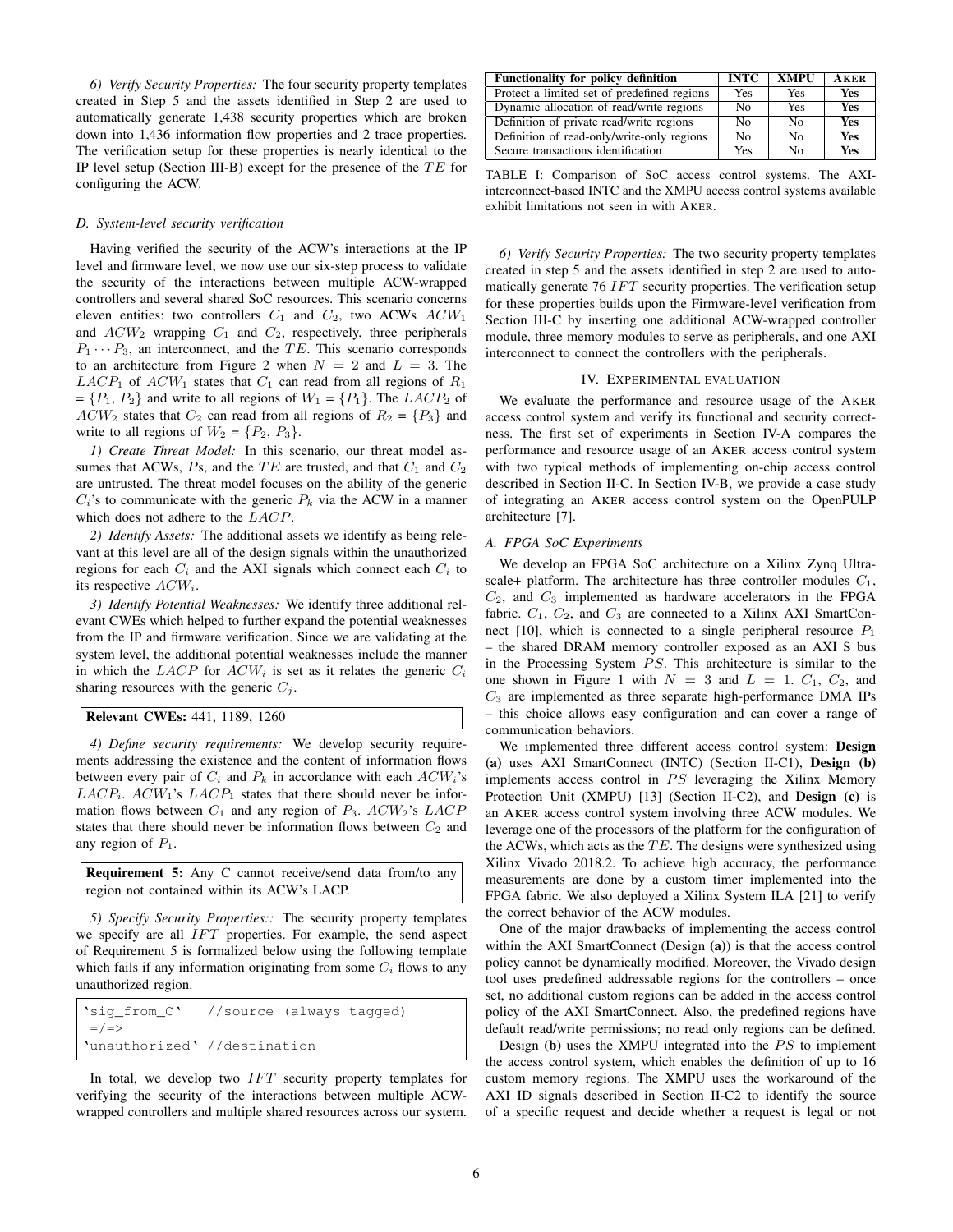(see [13]). However, the AXI SmartConnect connecting the  $C$  to the PS does not propagate the ID signals to the PS [10]. Therefore, even when forcing  $C_1$ ,  $C_2$ , and  $C_3$  to issue requests with unique IDs, once the requests are propagated by the AXI SmartConnect to the PS, they lose the ID and therefore the XMPU cannot determine the source of the request. Thus, the XMPU cannot reliably enforce any access control policy that aims to differentiate the requests issued by  $C_1$ ,  $C_2$ , and  $C_3$ . This means that even a very simple access control policy defining a private read/write buffer for each C cannot be implemented using the XMPU as the access control system. Also in this case, the regions defined in the XMPU has default read/write privilege that cannot be target for the definition of read-only regions. Table I summarizes some of the features required to the access control system for the implementation of common functionalities required in security policies and the limitations of the methods available on the modern SoC under evaluation. We evaluate the AKER access control system with Designs (a) and (b) to understand relative performance and resource usage. Therefore, we develop a simple access control policy compatible with the limitations of the access control systems of designs (a) and (b) and compare these three designs.

The first experiment compares the performance impact on the memory access time of  $C_1$ ,  $C_2$ , and  $C_3$  associated with the three access control systems. We setup a common forbidden region F in memory – any read or write request directed to that region is illegal for any controllers  $C$ . We evaluate the memory access time in isolation:  $C_1$ ,  $C_2$ , and  $C_3$  are activated separately and access a legal region of the memory for different amounts of data. Figure 4(i) reports the measured memory access times. The results show similar performance in latency and throughput for all the designs. This result confirms that the per-transaction extra one clock cycle introduced by the ACW modules has a negligible impact on performance.

The next experiment tests contention generated by illegal transactions. We keep the same configuration of the previous experiment for  $C_1$ , but we configure  $C_2$  to try to concurrently access the forbidden region  $F$ , i.e., it issues illegal requests.  $C_2$  issues a new illegal transaction once the previous one has been replied with an error – this behavior models a controller stuck trying to access an illegal memory region due to a misconfiguration. As discussed in Section II-C2, illegal requests in access control systems implemented at the peripheral (Design (b)) occupy time on the interconnect and therefore impact the performance of legal transactions. The measured average access time for  $C_1$  are reported in Figure 4(ii). The results from Design (b) show that the interference generated by the illegal transactions issued by  $C_2$  impacts the performance of  $C_1$ . In particular, the average measured response time increases by 203% on a 16-word transaction changing from 1.22  $\mu$  s in Designs (a) and (c) to 3.7  $\mu$  s in Design (c). We measured a lower impact for longer and consecutive accesses. However, in all the cases we measured an impact of at least 20% on the average response times. In Design (a) and (c) the illegal transactions of  $C_2$  are stopped before entering the network – the results shows how AKER stops any interference generated by illegal transactions while featuring flexibility in the definition of the access control policy.

The final experiment tests a denial of service scenario.  $C_1$  keeps the same configuration from the previous experiment while  $C_2$  is setup to flood the interconnect, issuing continuous illegal requests, thus leveraging the full throughput made available by the AXI SmartConnect to  $C_2$ . In this case,  $C_2$  mimics the behaviour of a misconfigured or malicious high-throughput IP core. The results are reported in Figure 4(iii). The impact on the response times of  $C_1$ in Design (b) is way higher than in experiment (ii): the average measured response time of a 16-word transaction issued by  $C_1$  passes



Fig. 4: Performance Evaluation: (i): the three designs act similarly in isolation. (ii): The techniques differ in response time in situations with illegal transaction requests. (iii): A DOS attack by  $C_2$  endangers the availability of the DRAM memory from  $C_1$  in Design (b).

from 1.22  $\mu s$  of Designs (a) and (c) to 38.72  $\mu s$  in Design (b), corresponding to an increase of 3074%. Again, the impact decreases on longer and consecutive accesses, however, all of the tested cases showed an impact of at least the 165% on the nominal average response times. Thus, in all the tested scenarios, the response time of  $C_1$  is more than the double with respect to nominal conditions. This experiment shows how a misbehaving IP can create a denial of service when using Design (b) for access control. This issue can be critical in designs integrating software-configurable IPs – malicious software could exploit this issue to act Denial-of-Service of the memory or other resources to the other IPs integrated into the system. Indeed, even if detected at runtime, the access control system implemented in Design (b) does not provide any method to stop the flood of illegal transactions.

| Resources  | PULP         | 4 regs        | 8 regs        | 16 regs    |
|------------|--------------|---------------|---------------|------------|
| <b>LUT</b> | 156937 (57%) | 326 $(0.1\%)$ | 467 $(0.2\%)$ | 730 (0.3%) |
| FF         | 53354 (10%)  | 358 (0.1%)    | 486 $(0.1\%)$ | 744 (0.1%) |

TABLE II: Resource consumption of the ACW module. The area impact of the ACW can be target according to the requirements of the target application.

Table II reports the resource consumption for different configurations of the ACW module implemented for the Xilinx ZYNQ Ultrascale+ platform. The results report the resource consumption of ACW deploying 4 regions (4 regs), 8 regions (8 regs), and 16 regions (16 regs). The results are compared with the resource cost of the PULP SoC platform used in Section IV-B (PULP). The results show that the ACW modules have a very limited impact on resource consumption with respect to the cost of the PULP SoC. Moreover,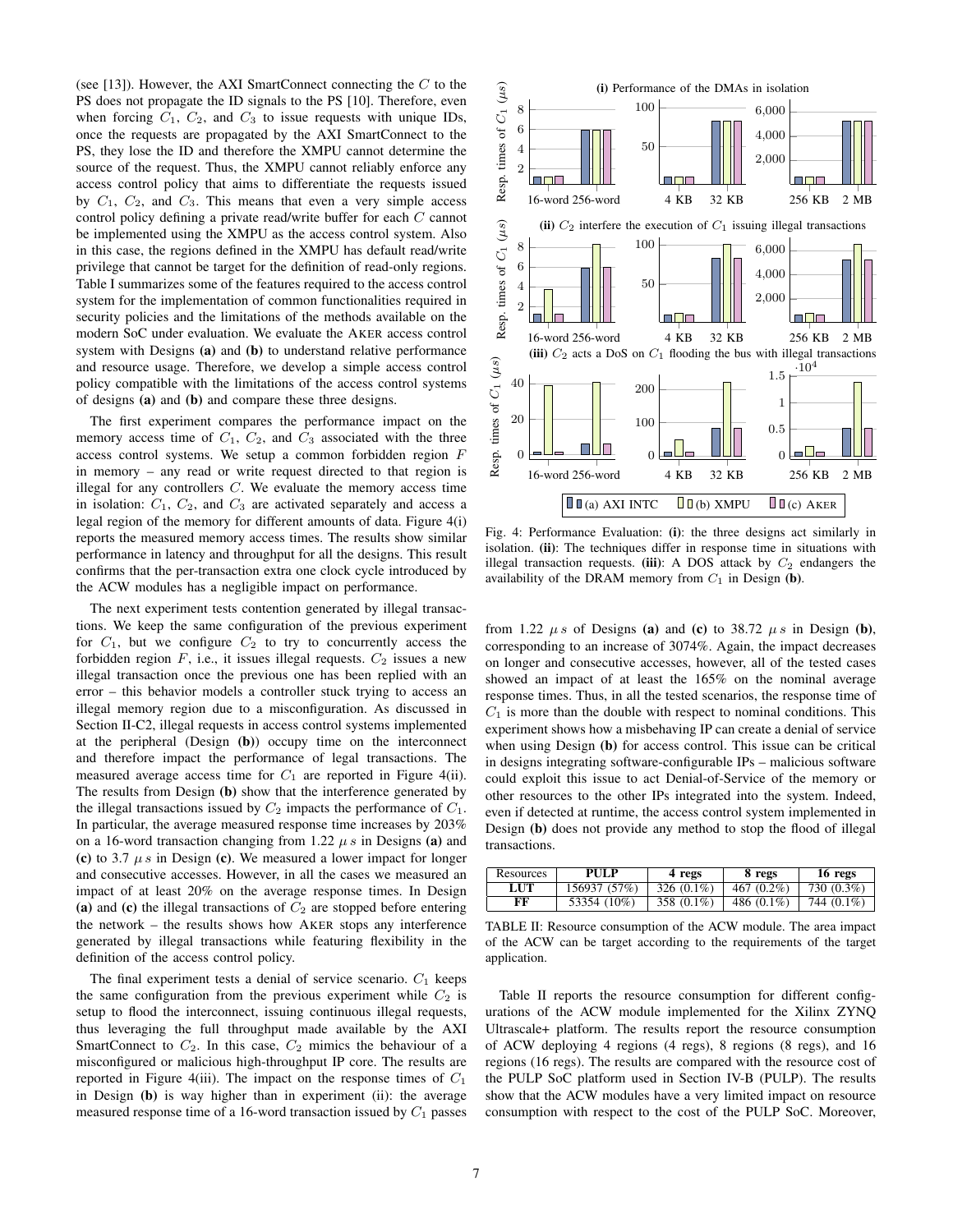the resource consumption can optimized to met the requirements of the application.

# *B. PULP SoC Experiments*

The Parallel Ultra-Low-Power (PULP) is an open-source multicore computing platform comprised of a multicore RISC-V processor. PULP is divided into the SoC domain and the Cluster domain where the SoC performs control and other high level functions while the cluster is aimed at hardware acceleration across eight RISC-V cores.

There are two communication pathways between the SoC and the Cluster. One pathway allows the Cluster to access the SoC, i.e., the Cluster is the Controller and the SoC is a Peripheral. The other communication pathway allows the SoC to access the Cluster – the SoC is the Controller and the Cluster is a Peripheral. These two communication pathways enable the fabric controller core in the SoC domain and the eight cores in the Cluster domain to send/receive information and access the shared L2 memory. Additionally, the PULP's memory map which includes areas for the Cluster subsystem, the ROM memory, the SoC peripherals subsystem, and the L2 memory is fully addressable from any of the PULP's nine cores.

The OpenPULP platform does not feature any default access control system for the transactions going from the cluster to the SoC, and vice-versa. Thus, we integrated an AKER access control system using two ACWs to regulate the communication between the PULP's SoC domain and Cluster domain. Since both pathways use the AXI standard, the process of wrapping their respective AXI M is straightforward and only requires ensuring that the ACW's ports are connected to the proper signals. Once this is completed, the two ACWs filter all the read/write transactions on the pathways.

We validated the access control policies enforced by the two ACWs via test simulations with various ACW configurations. The test simulations we used include C programs that do not make use of the PULP Cluster and C programs which do make use of the PULP Cluster. As a baseline, we ensured that all test simulations are able to successfully run on the default PULP. For our first validation, we configured both ACWs to allow all read/write transactions and verify that all tests run successfully as with the baseline. For our second validation, we configured both ACWs to block all read/write transactions and verify that the tests which do not make use of the PULP Cluster run successfully and those that do use the Cluster stall while waiting for responses from the decoupled domains. For the remaining validations, we used a combination of configurations to ensure the ACWs are able to enforce access control policies that are more fine-grained than the all-or-nothing approach used in the first two validations. For each validation, we verified results using the testbench output logs and vcd/waveforms (see Figure 5). The design and testing frameworks are available in our repository [6].



Fig. 5: s2c is the SoC to Cluster pathway. c2s is the Cluster to SoC pathway. The default group shows a portion of the execution of a C program using the Cluster with the default OpenPulp. The ACW group shows the same portion of the execution with the addition of two ACWs configured to block all transactions.

## V. RELATED WORKS

Access control systems have been integrated into network-on-chip (NoC) architectures. Fiorin et al. study different manners of integration [22]. Grammatikakis et al. describe a NoC firewall that checks memory accesses in a distributed manner [23]. SurfNoC [24] can isolate mixed-trust users and effectively utilizing the NoC in a timemultiplexed manner. Sepulveda et al. [25] proposed a property-driven method aimed at the specific security verification of NoC routers. While AKER did not specifically focus on NoC architectures, it could be extended to them with some modifications to our methodology.

Several research efforts have been spent by the research community to advance the security of shared bus architectures. Restuccia et al. proposed different solutions to enforce safety and security in AXI architectures including a method to enforce a fair bandwidth distribution among controllers [26], a method to prevent DoS caused by misbehaving/malicious controllers [27], and a hypervisor-level interconnect for the dynamic management of the controllers [28]. Jacob et al. [29] demonstrated how hardware vulnerabilities related to access control can be injected in real systems during the integration of third-party IP modules. A brief discussion of prevention techniques are provided without providing any specific solution. Oberg et al. [30] describe techniques for security verification of I2C and USB. They use hardware information flow tracking to perform verification of a time division multiple access control scheme. Siddiqui et al. [11] and Tan et al. [31] proposed two solutions for the implementation of distributed and decentralized systems aiming to detect anomalous conditions generated by hardware modules. While these solutions can help mitigating misbehaving conditions generated by the hardware module, they are not intended for the implementation of dynamic access control systems. Huffmire et al. [32], [33] describe a memory protection mechanism for enforcing access control policies for FPGAs accessing off-chip memory. Brunel et al. [34] provided a software/hardware system for securing the off-chip memories with static policies during boot phase. Cotret et al. [35] proposed an hardware module for the deployment of distributed firewall systems. It lacks a security verification strategy, it shows high performances impact (18% increase in latency, that can also depends on how the region table is sorted), and lacks of any integration with modern HRoTs for secure configuration.

# VI. CONCLUSION

We developed the AKER design and verification framework for SoC access control systems. AKER builds upon the Access Control Wrapper (ACW) that integrates with on-chip controller resources to monitor their memory transactions. AKER provides an extensive property-driven security verification framework. We show how to design, integrate, and verify AKER access control systems into several SoC architectures. We demonstrate that AKER has limited impact on performance while using minimal resources. AKER is easily integrated with a hardware root-of-trust to ensure secure configuration of the the local ACW access control policies. AKER is released as open-source repository [6]. This includes and extensive verification framework with security templates, properties, and testbenches to perform security verification at the IP, firmware, and system levels. The repository also includes design files for the ACW and example integration with OpenTitan, OpenPULP, and a Xilinx FPGA SoC.

#### VII. ACKNOWLEDGEMENTS

This work was supported in part by the Semiconductor Research Corporation GRC Task 2993.001 and National Science Foundation Award 1718586.